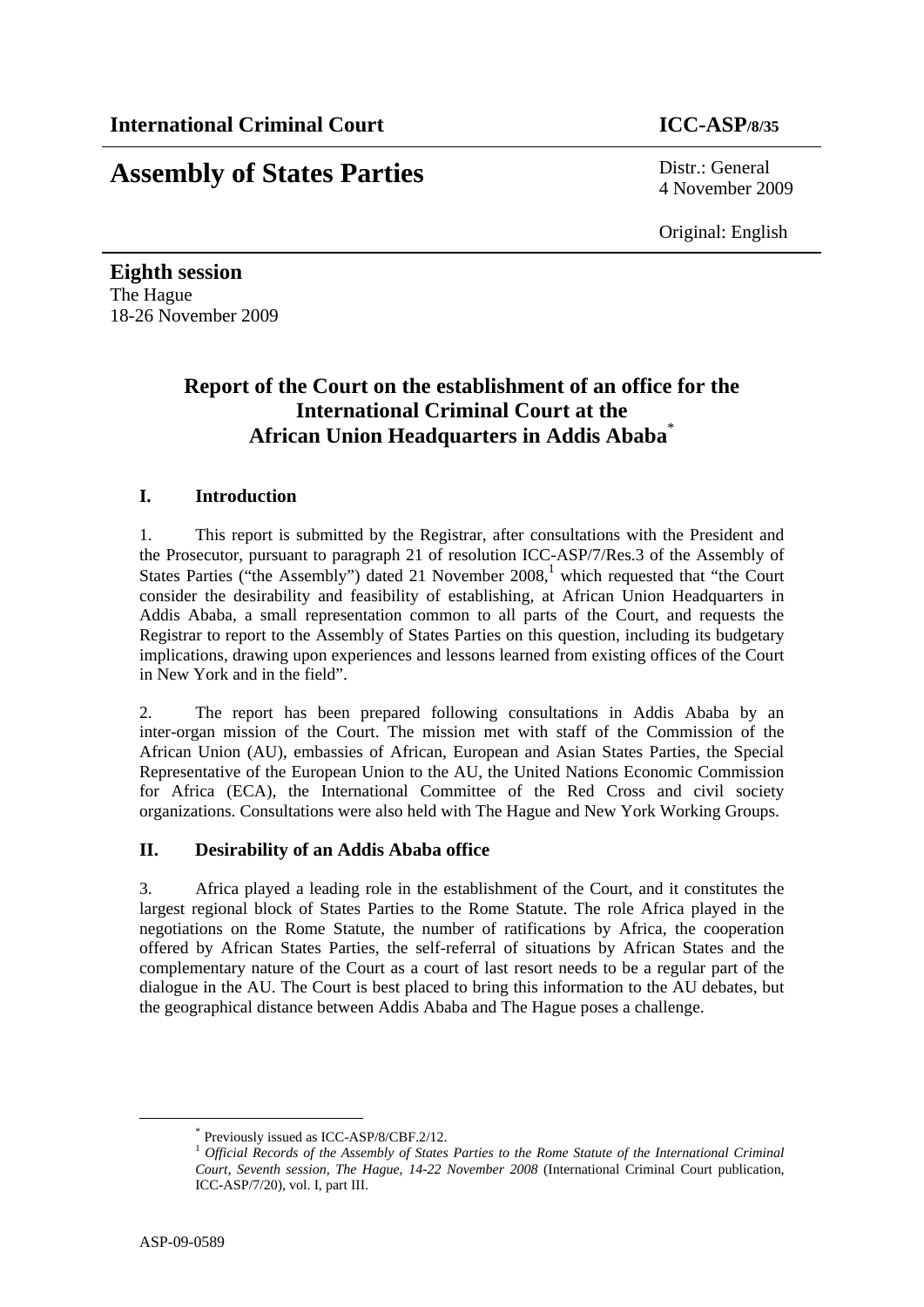4. Similarly, it is crucially important to enhance understanding that the Constitutive Act of the AU – which provides that the Union shall function in accordance with the principle of the condemnation and rejection of impunity – is consistent with the Rome Statute. It is clear that an enhanced dialogue between the Court and the AU needs to take place.

5. In addition to being the seat of the AU, Addis Ababa is a major regional political capital and the hub of African international relations. African States are all represented there, and the majority of other States Parties have also established embassies in Addis Ababa. Further, there are numerous civil society, non-governmental and intergovernmental organizations based in Addis Ababa. Building sustainable strategic partnerships with all of these actors in Addis Ababa would clearly strengthen the relationship between the Court and the AU.

#### *Consultations*

6. Amongst those consulted in Addis Ababa, there was unanimous support for the establishment of a Court office in Addis Ababa (the "Office"). The Court was strongly urged to arrange for representation as part of a proactive advocacy approach aimed at fostering dialogue and understanding of the Court within the AU and amongst African States individually and collectively in Addis Ababa.

7. The Court was encouraged to establish a presence in Addis Ababa not only to keep the Court on the AU agenda, but also to reinforce the role of the Rome Statute as an essential, dynamic and developing element of international justice.

8. Since good dialogue is a two-way process, it was emphasized that the Office would also serve to keep the Court informed of developments within the AU, and help it develop a better understanding of matters before the AU. At present, the Court is limited in its ability to keep directly informed of developments which concern it. The Court needs to be informed of developments relating in particular to the Peace and Security Council (PSC). Items which rise to the level of the PSC are likely to be of relevance to the Court. A permanent and active interface between the Court and the PSC is thus necessary.

# *The experience of field offices and the New York Liaison Office*

9. Unlike the Court's field offices in situation countries, the Office will not be involved in operational activities of the Court; neither will it be required to provide any administrative and logistical support for such activities, except making logistical arrangements for visiting officials from The Hague. The experience of the field offices will thus not be directly relevant for the Office.

10. Like the New York Liaison Office, the Office will mainly perform liaison, representation and public information functions aimed at raising the profile of the Court, developing and maintaining a close working relationship between the Court and the AU. Interaction with high-ranking AU and government officials, including Permanent Representatives to the AU, will be essential for the success of the work of the Office.

11. Just as the New York Liaison Office represents the Court before United Nations bodies and the Secretariat, the Addis Ababa Office will fulfil a similar function in relation to the AU. Likewise, the function of reporting back to the Court on United Nations developments will also be carried out by the new Office in respect of AU developments.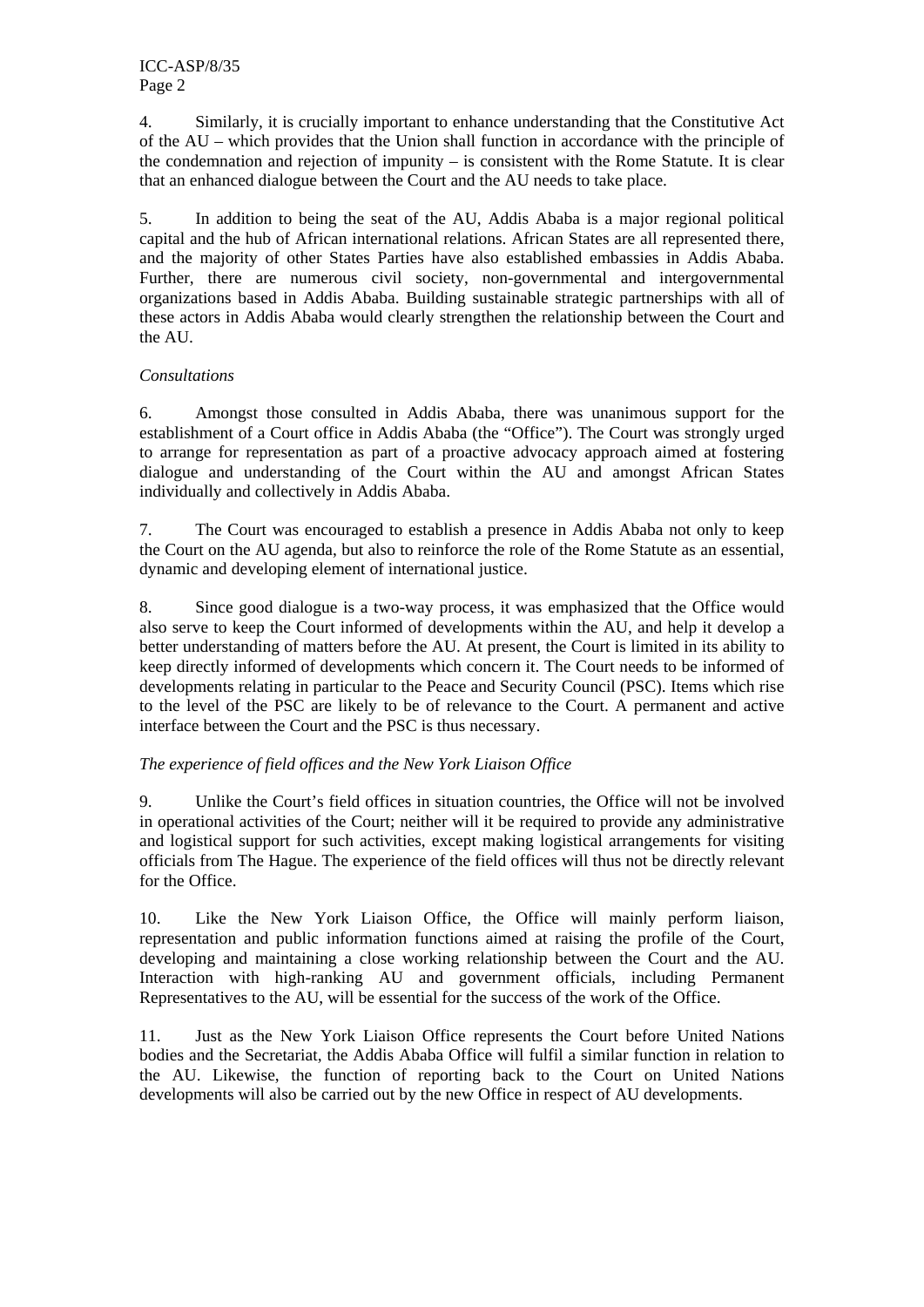12. Even though there are similarities, one important difference was unanimously highlighted by the Court's interlocutors in Addis Ababa. The main interlocutors for the Court in Addis Ababa will be ambassadors and AU Commissioners. Our interlocutors stressed that access to such persons will only be granted to a senior-level person.

13. Another difference compared with the New York Liaison Office is that the Office will not have any secretariat functions for the Assembly.

14. A further difference which needs to be highlighted is that the New York Liaison Office operates within the framework of a relationship agreement and of extensive cooperation between the Court and the United Nations. A significant amount of activity of the New York Liaison Office is thus devoted to operational cooperation between the Court and the United Nations. The conclusion of a memorandum of understanding between the Court and the AU is pending. The Office could contribute to its conclusion.

#### *Proposed role of the Office*

15. Generally, the Office would be tasked with providing analysis and briefings to the Court on relevant AU developments, organizing visits of officials of the Court, developing and maintaining a close working relationship between the Court and the AU, and disseminating information on the Court.

16. The Office will need to maintain active and regular communication with the Court and to report on liaison and representation efforts and to seek instructions. When representational functions need to be performed by officials of the Court, the Office will provide logistical and substantive assistance with organizing and promoting visits by Court officials to Addis Ababa.

- 17. The following are amongst the functions that can be envisaged:
	- a) Liaison and representation with the AU:
		- Act as a point of contact with the AU Commission and AU bodies;
		- Liaise with relevant AU Commission departments and bodies to monitor developments and facilitate cooperation between the AU and the Court; and
		- Participate in relevant meetings of the AU.
	- b) Liaison and representation with the ECA:
		- Act as the contact point between the Court and the United Nations in Addis Ababa;
		- Maintain close contact with ECA officials, and report on significant ECA developments; and
		- Participate in meetings of the Governance and Public Administration Division (GPAD) of the ECA (see paragraph 24 below).
	- c) Liaison and representation with States Parties:
		- Maintain close liaison with States Parties; and
		- Promote implementation of the Rome Statute, the Agreement on Privileges and Immunities of the Court and support for the Court.
	- d) Liaison and representation with international and regional organizations:
		- Maintain strong relationships with such organizations.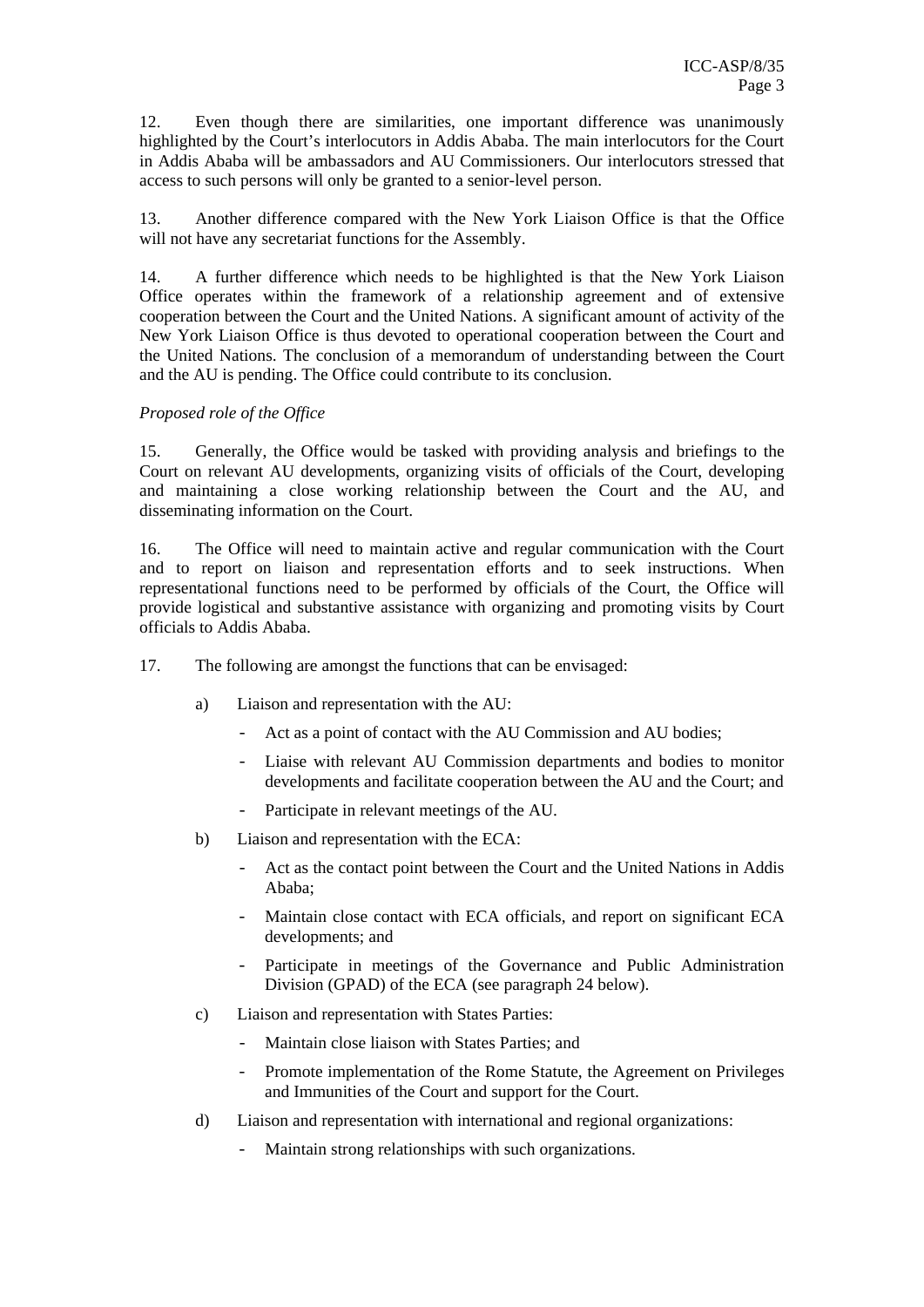- e) Liaison and representation with non-governmental organizations (NGOs):
	- Maintain contact with NGOs based in Addis Ababa;
	- Attend relevant meetings of NGOs; and
	- Facilitate communication between NGOs and the Court.

18. While no extensive public information activities are envisaged for the Office, part of the duties of the Office would include awareness-raising and the dissemination of information in order to raise the visibility of the Court, using products and materials produced in The Hague.

19. The Office would also develop working relationships with African and international media based in Addis Ababa, in particular journalists covering the AU. The Office would relay information about the Court in general.

#### **III. Feasibility of an Addis Ababa office**

20. In order to assess the feasibility of setting up an office, the Court explored the possible legal and institutional frameworks.

#### *Legal framework*

21. In order for the Office to have legal standing in Ethiopia, the Court will have to negotiate and sign a headquarters agreement with the Ethiopian Government. Such an agreement will need to safeguard the privileges and immunities of the Court with respect to its staff and assets.

22. The Court was informed that such an agreement would be greatly facilitated if the Court was accredited to one or more of the multilateral organizations headquartered in Addis Ababa. The most relevant ones in this respect are the AU in the first instance, and the ECA.

23. In respect of the AU, the Court is in the final stages of negotiating a memorandum of understanding with the AU Commission, which provides for the Court to have observer status with this organization. During the Court's visit, the Legal Counsel of the Commission agreed to work swiftly on its finalization. It is thus hoped that accreditation with the AU will be achieved very shortly.

24. In respect of the ECA, the Court has an existing Relationship Agreement with the United Nations, which could be used as a basis for accreditation with this organization. The ECA also has a forum on governance in Africa (meetings of the GPAD), which deals with issues relating to strengthening the rule of law in Africa. In view of the complementarity framework, it would be useful for the Court to attend these meetings. In addition, the Court has explored the possibility of taking advantage of ECA facilities and infrastructure (against reimbursement), an issue which is explained further below. In view of the scope of the relationship with the ECA, accreditation with this organization is also recommended.

25. Two more possibilities were explored but rejected. First, the possibility was explored of accrediting the Office to Ethiopia itself, rather than to a multilateral institution. Given that Ethiopia is not a State Party, there might be difficulties in negotiating a headquarters agreement on this basis. The possibility of the Office being hosted by a State Party was also considered as not feasible, as it would not provide an adequate legal basis for the Office.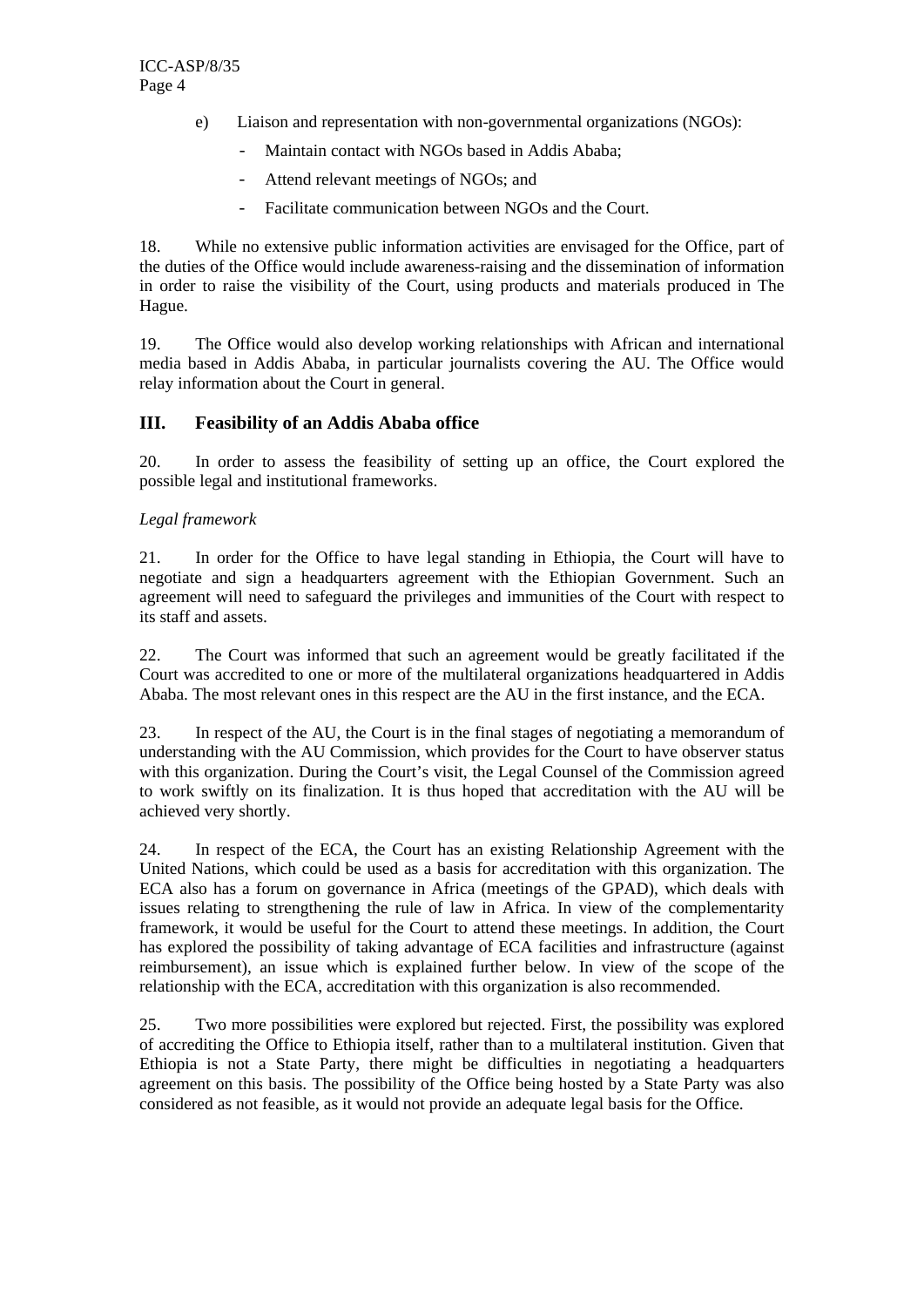#### *Institutional framework*

26. Similar to the New York Liaison Office, the Court must ensure a structural solution in which the Office would fall within the Rome Statute framework, and which would allow it to serve all organs in a fair and transparent manner, respecting the existing lines of authority and structures of independence.

27. The head of the Office will represent the Court in Addis Ababa. It will be essential to ensure that he or she represents the Court in accordance with the one-Court principle while respecting the independence of the Office of the Prosecutor. The New York Liaison Office model provides for such a careful balance and should be replicated.

28. Administratively, the head of the Office will report to the President. On organspecific matters, the head of the Office will report to the specific organ in question.

29. The official title of the head of the Office will be Head of Office.

30. The administrative, financial and other general services provided by the Registry would be available to the Office, as far as possible and practicable.

31. The budget and finances for the Office can be integrated within one of the Major Programmes of the Court, following the example of the New York Liaison Office. The Office is envisaged to be small but effective, but must be sufficiently resourced to perform its prescribed functions. The resources required are set out in more detail below. A draft budget is appended.

#### **IV. Resource requirements of the Liaison Office**

32. The following basic requirements stand out as central to a long-term and constructive Addis Ababa presence:

#### *Personnel structure*

33. It is envisaged that the Office workload will vary depending on the activities of the AU and its organs. The workload will be at peak inter alia during preparatory meetings for the Heads of State summits, during the summits, during debates of the PSC, and during visits of Court officials. Representational functions will remain constant throughout, as the Head of Office has to cultivate and maintain relations at all times.

34. Given the need for an adequate level of representation, the Head of Office should be a post at D-1 level. The Head of Office would be the Court's representative in Addis Ababa. He would be responsible for the management of the Office and would have overall responsibility for ensuring that it functioned effectively.

35. A P-3 Liaison Officer would assist the Head of Office by carrying out substantive functions such as preparing background documentation, taking notes and preparing reports of meetings, enabling the Head of Office to focus on representational functions. The Liaison Officer would also fill in for the Head of Office during periods of leave or sickness or absence on mission. Given the diversity of working languages within the AU, the Court would benefit from having a Liaison Officer with language skills complementary to those of the Head of Office.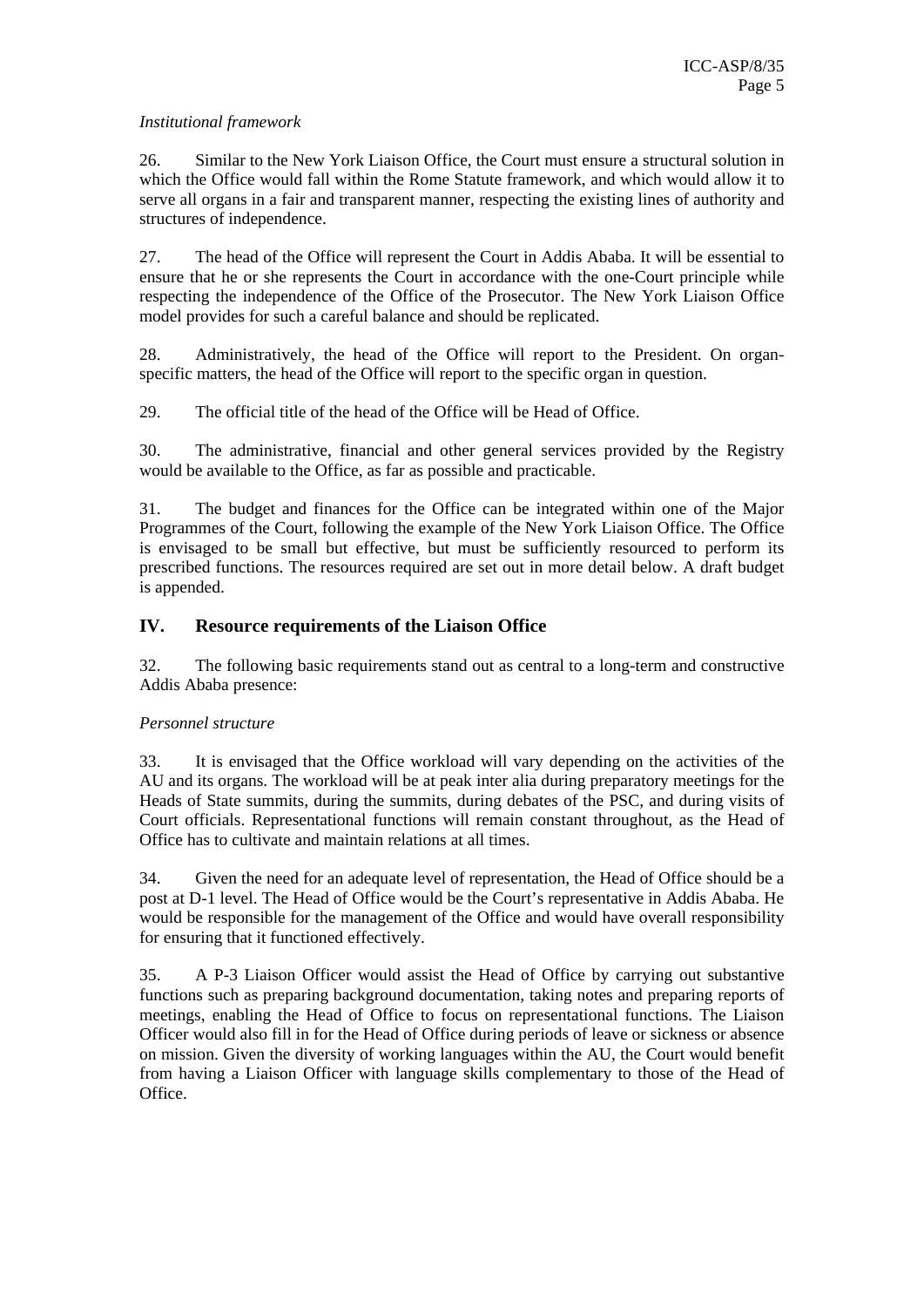36. The Office will also need to retain the services of an Administrative and Technical Assistant at GS-7 level. The incumbent would provide administrative and logistical support to the Office and to visiting officials from The Hague, organize information resources, assist with general support to the Office, arrange appointments and facilitate meetings.

37. Finally, the Office will also need a driver at GS-2 level. This is a minimal expense and was regarded as necessary by the interlocutors interviewed in Addis Ababa because of local traffic conditions, and the Office's representational functions. The driver could also be used to deliver correspondence and to do other ad hoc tasks.

#### *Other resource requirements*

i) Premises, furniture and equipment

38. There will be a need to lease office space. The Court asked the AU Commission whether it would be possible to rent office space within AU Headquarters, and was informed that no office space was available. The AU is currently building new premises to accommodate its growing staff numbers and conferencing needs, and the issue may be revisited in the future.

39. The Court also explored the possibility of renting space within the ECA compound. Although there are difficulties with space at present, the ECA thought it would be possible to accommodate the Office, at least in the short term. Twelve square metres of office space are available at a cost of USD 10.12 per square meter per month for 2009. Thus, the monthly rental charge for such an office would be USD 121.44 per month. The Office would need two such spaces.

40. The Court explored the possibility of renting premises in the vicinity of the AU. A small house (villa) that would accommodate three offices would be ideal. The estimated cost of such a facility is USD 2,500 per month.

ii) General operating expenses

41. General operating expenses, such as cleaning and security services, will be required for the Office. Depending on whether the option of using ECA premises is taken up, the ECA can provide such services on a cost-recovery basis. If the stand-alone option is taken up, these services will have to be contracted out on a commercial basis. The budget appended hereto details such costs.

iii) Networks and technical solutions

42. The Head of Office will need to be able to access the online networks and technical infrastructure of the Court according to the rules of confidentiality and access that apply to corresponding staff in The Hague.

43. If the solution of accessing ECA services, including technological services, is preferred, the Court will have access to the network and technical solutions offered by the United Nations system on a cost-recovery basis. If the stand-alone option is chosen, these services will have to be contracted out on a commercial basis.

iv) Travel

44. While most of the work will be carried out in Addis Ababa, it should be noted that some of the important policy formulation meetings of the various bodies of the AU take place in capitals of African States. Travel in Africa for such meetings and, when required, for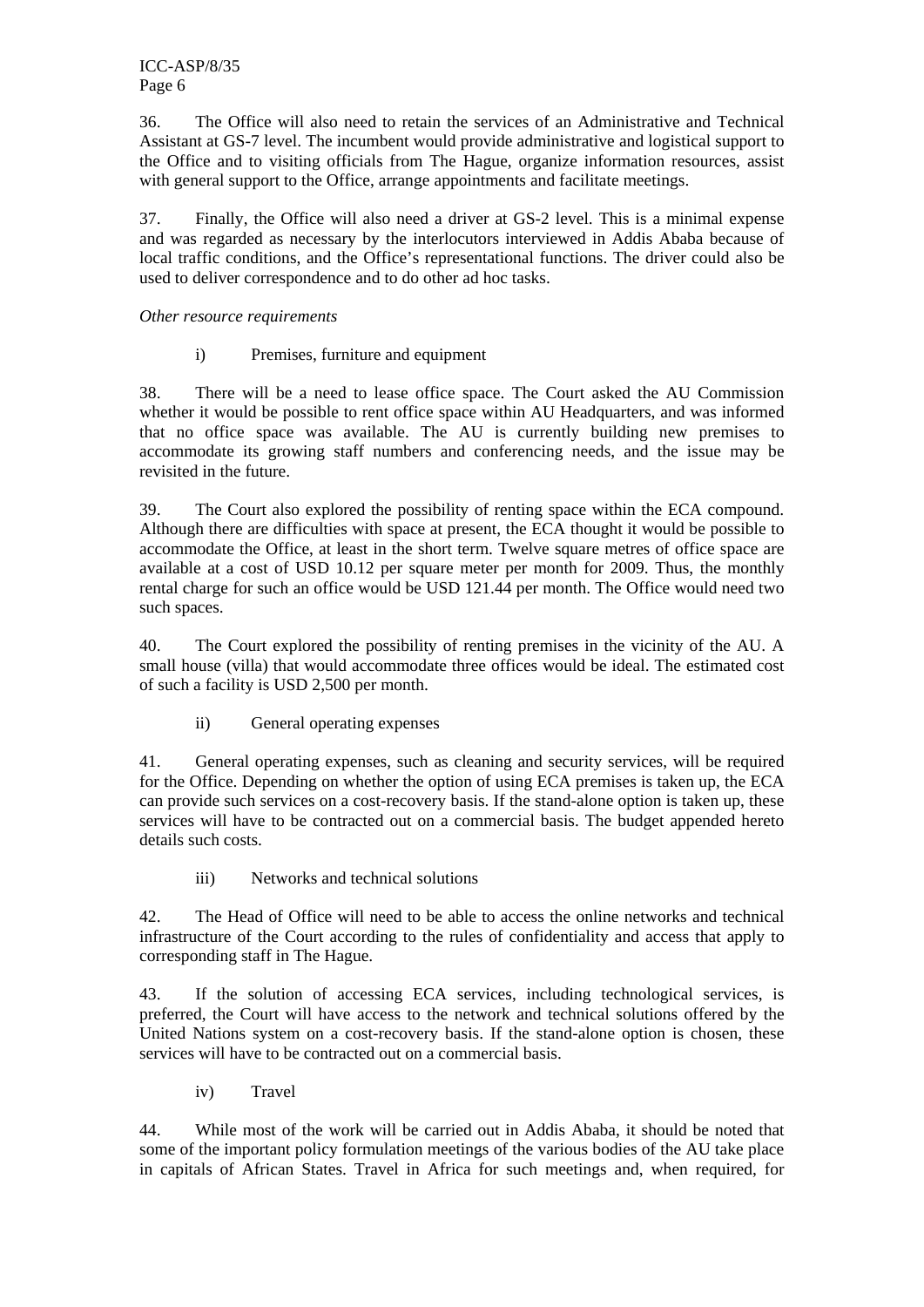events co-sponsored by the Court in Africa should thus be envisaged. Travel is also envisaged for the Head of Office to The Hague twice a year.

#### **V. Conclusion**

45. As mandated, the Court has considered the desirability and feasibility of establishing, at AU Headquarters in Addis Ababa, a small representation common to all parts of the Court, drawing on its experiences with the New York Liaison Office.

46. As detailed above, the Court has found that an office in Addis Ababa is both desirable and feasible.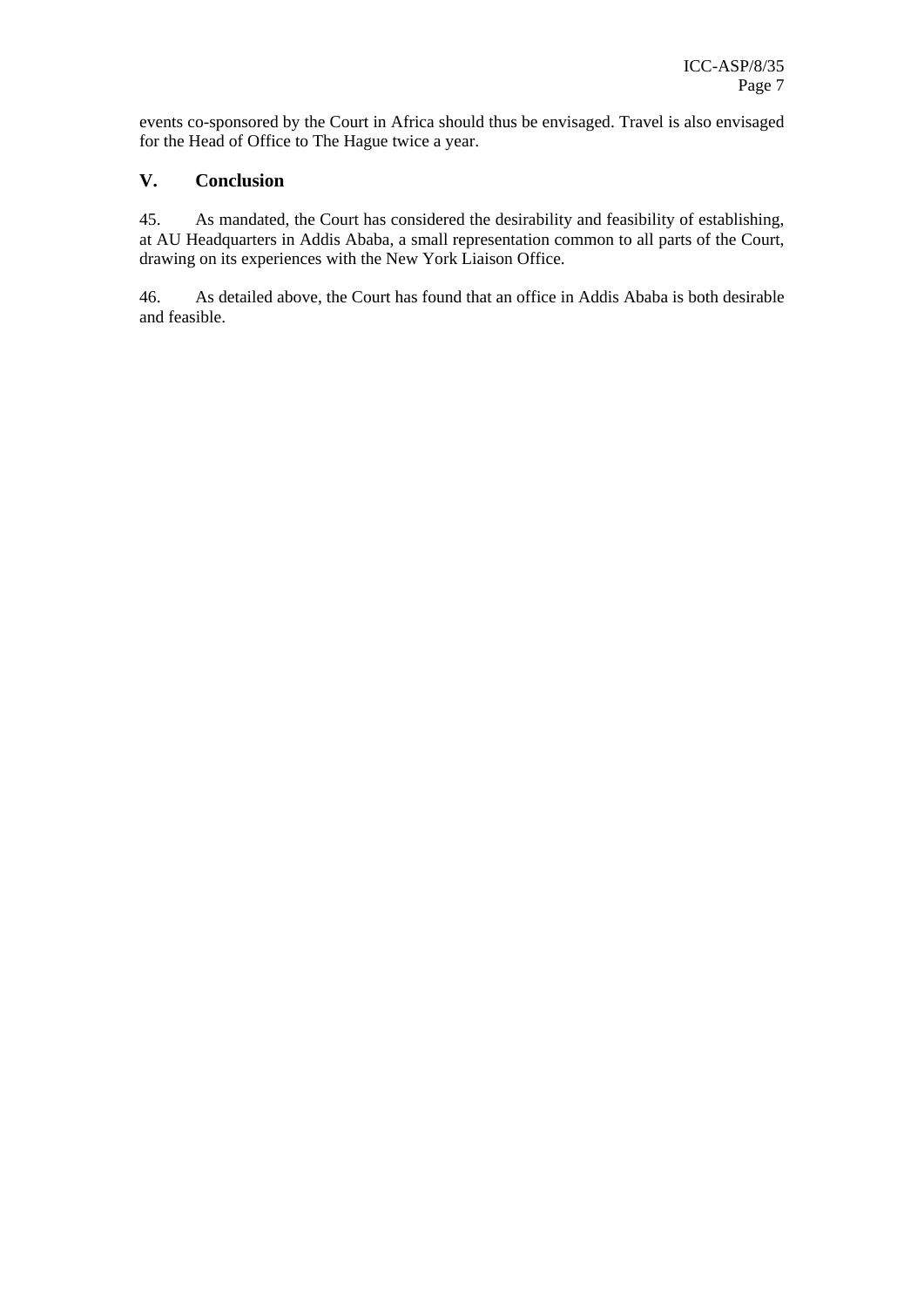### **Annex**

#### **Table 1: Estimated budget for Court Office**

|                                     |                 | Proposed 2010 budget |                | Proposed 2010 budget       |         |       |                                                                     |
|-------------------------------------|-----------------|----------------------|----------------|----------------------------|---------|-------|---------------------------------------------------------------------|
| <b>Addis Ababa Liaison Office</b>   | <b>Staffing</b> |                      |                | <i>(thousands of euro)</i> |         |       | Notes:                                                              |
|                                     | Situation-      |                      |                | Situation-                 |         |       |                                                                     |
|                                     | <b>Basic</b>    | related              | Total          | Basic                      | related | Total |                                                                     |
| Professional staff                  | $\overline{2}$  |                      | $\overline{2}$ | 258.9                      |         | 258.9 | 1 D-1 and 1 P-3 calculated at 10% vacancy rate                      |
| General Service staff               |                 |                      |                | 60.0                       |         | 60.0  | 1 GS-OL calculated at 10% vacancy rate                              |
| Subtotal staff                      | $\mathfrak{Z}$  |                      | $\mathfrak{Z}$ | 318.9                      |         | 318.9 |                                                                     |
| General temporary assistance        |                 |                      |                | 16.7                       |         | 16.7  | Calculated 3 months GS-OL at HQ rate, to include driver             |
| Temporary assistance for meetings   |                 |                      |                |                            |         |       |                                                                     |
| Overtime                            |                 |                      |                |                            |         |       |                                                                     |
| Consultants                         |                 |                      |                |                            |         |       |                                                                     |
| Subtotal other staff                |                 |                      |                | 16.7                       |         | 16.7  |                                                                     |
| Travel                              |                 |                      |                | 15.9                       |         | 15.9  | Assumed travel: 2 trips each D-1 and P-5 Addis-Amsterdam            |
| Hospitality                         |                 |                      |                | 1.0                        |         | 1.0   | Same amount as for NY Liaison Office                                |
| Contractual services incl. training |                 |                      |                | 15.6                       |         | 15.6  | Cleaning services, security, etc.                                   |
| General operating expenses          |                 |                      |                | 49.6                       |         | 49.6  | Includes rental, utilities, services, etc.                          |
| Supplies and materials              |                 |                      |                | 5.0                        |         | 5.0   | Same amount as for NY Liaison Office                                |
| Equipment incl. furniture           |                 |                      |                | 47.7                       |         | 47.7  | Includes computer equipment, hardware/software, office<br>furniture |
| Subtotal non-staff                  |                 |                      |                | 134.8                      |         | 134.8 |                                                                     |
| <b>Total</b>                        |                 |                      |                | 470.4                      |         | 470.4 |                                                                     |

Note: It may be necessary to consider dedicated Internet line/satellite for enhanced communications with HQ.